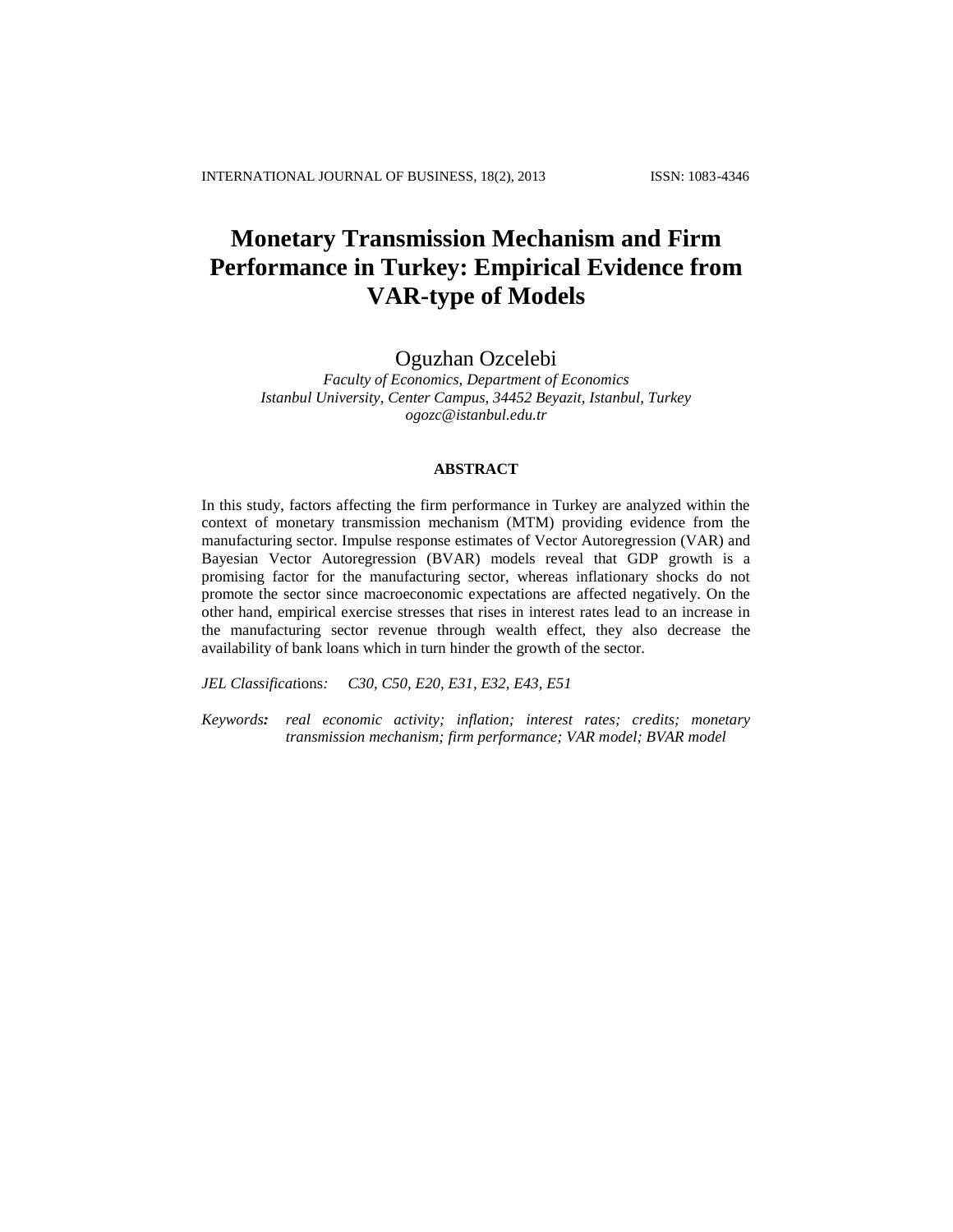#### **I. INTRODUCTION**

The Vector Autoregression (VAR) model is an extension of the univariate autoregressive (AR) model to dynamic multivariate time series and it captures the linear interdependencies among multiple [time series.](http://en.wikipedia.org/wiki/Time_series) Within this framework, VAR model has proven to be useful for examining the dynamic behavior of macroeconomic time series and macroeconomic forecasting. In VAR models, assumptions about the causal structure of the data under investigation are imposed avoiding the complete specification of a structural model of the economy, thereby impacts of unexpected shocks to specified variables on the variables in the model are measured via impulse response functions and forecast error variance decompositions. Therefore, VAR models were widely been used in the analysis of monetary transmission mechanism (MTM) (as, for example, Bagliano and Favero, 1998; Christiano, Eichenbaum and Evans, 1999; Mojon and Peersman, 2001; Peersman and Smets, 2001; Rebucci and Ciccarelli, 2002). At this point, it is critically important to distinguish the policy actions which are an endogenous response to the current developments in economy from exogenous policy actions as noted by Bagliano and Favero (1998).

Bayesian Vector Autoregressive (BVAR) models also analyze the dynamic impact among variables for the following periods. Besides, Bayesian VAR models reduce the tendency of unrestricted VAR models to be over-parameterized by placing prior distributions over the parameters of unrestricted VAR models as stated by Banbura, Giannone and Reichlin (2010). Thus, BVAR system is a useful econometric tool for macroeconomic analysis and forecasting (as, for example, Bhuiyan, 2008; Biswas, Singh and Sinha, 2010; Carriero, Kapetanios and Marcellino, 2010; Giannone et.al, 2010; Utlaut and van Roye, 2010; Bloor and Matheson, 2011; Carare and Popescu, 2011). Similarly, there have been studies in the literature analyzing the MTM via BVAR models with different size and specifications (as, for example, Sims and Zha, 1998; Banbura, Giannone and Riechlin, 2010; Giannone, Lenza and Reichlin, 2012). At this point, the success of BVAR model is related to the matching the dimension of the typical structural macroeconomic model as implied by Banbura, Giannone and Reichlin (2010).

For the identification of the MTM, several empirical studies in the literature have given emphasis to the role of the money markets and particularly the bank reserves market (as, for example, Bernanke and Mihov, 1995; Christiano, Eichenbaum and Evans, 1996a; Kashyap and Stein, 2000; Freixas and Jorge, 2008). Within this context, the financial market price view stresses the impact of monetary policy on the rates of return on financial assets which in turn influence spending decisions by firms and households. Besides the wealth effect, financial asset values may play an important role in the broad credit channel since they determine the value of the collateral that firms and consumers may present when obtaining a loan as stated by Kuttner and Mosser (2002). According to the narrow credit or bank lending channel, changes in monetary policy affects the aggregate volume of bank reserves which in turn determine the availability of bank loans. Bernanke and Gertler (1995) expose that there is a significant relationship between credit channels and monetary policy shocks, there are also studies in the literature such as Romer and Romer (1990) and Ramey (1993) pointing out that credit channels play an insignificant role in monetary policy transmission. At this point, for verifying the consistency of credit channels, it should be considered that banks may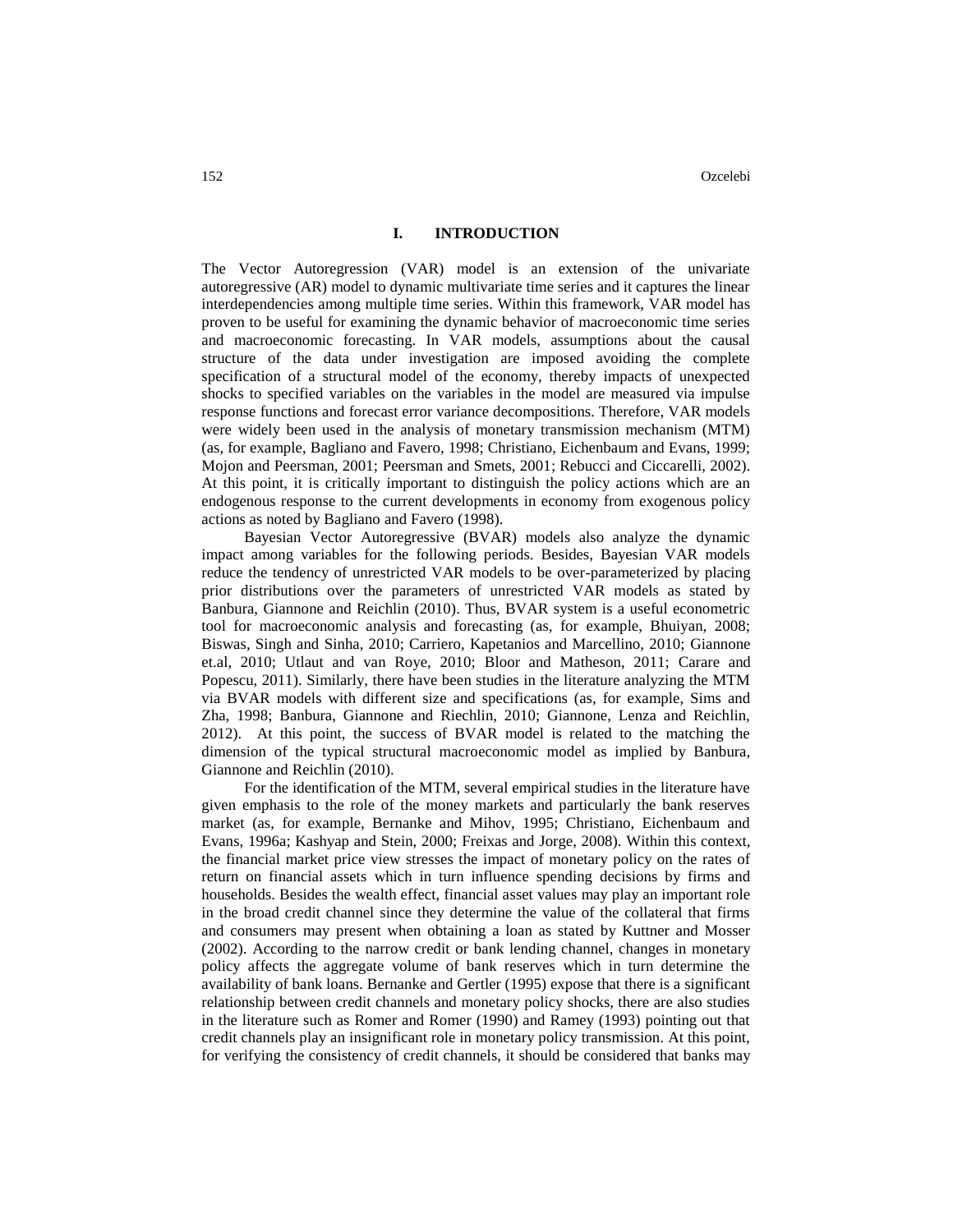react heterogeneously to the changes in monetary policy stance. Thus, the degree and speed of pass-through of market rates to bank interest rates may differ across banking products as noted by Sorensen and Werner (2006). Several studies in the literature (as, for example, Angbazo, 1997; Mojon, 2000; Saunders and Schumacher, 2000; Maudos and de Guevera, 2004; Sander and Kleimeier, 2004) have given emphasis on the examination of factors leading to pass-through heterogeneity. The relationship between credit channels and monetary policy shocks is critically important for analyzing the consequences of changes in monetary stance on spending behavior which in turn may determine firm performance.

In this study, factors affecting firm performance are studied on the basis of MTM using both VAR and BVAR models via impulse response functions (IRFs) providing evidence from the manufacturing sector of Turkey. For explaining the dynamics of manufacturing sector performance in Turkey, it is critically important to determine the ordering of the variables in VAR model since VAR model impulse response estimates and therefore the robustness of VAR model outcome may change depending to the ordering of variables. Following the theoretical methodology of Christiano, Eichenbaum and Evans (1996b), it is assumed that monetary authority considers the contemporaneous state of real economic activity as well as the price level before deciding the monetary policy action which in turn influences credit volume and firm performance. In the empirical analysis of the quarterly data from 1990*Q*1 to 2011*Q*3, the VAR model includes the following variables: the log of real gross domestic product (GDP), consumer's price inflation (INF), inter-bank call money interest rate (RATE), the log of the volume of credits induced by deposit banks (CRE) and the log of the revenue index of manufacturing sector (RIN). Accordingly, when the inter-bank call money interest rate is regarded as the Central Bank of the Republic of Turkey (CBRT)'s monetary policy instrument, the ordering of variables in the time series vector that bases the VAR estimation can be specified as (GDP, INF, RATE, CRE, RIN). INF and RATE are extracted from the OECD database, whereas GDP, CRE, and RIN series are sourced from the CBRT. Estimations are carried in E-VIEWS 7.1.

## **II. EMPIRICIAL METHODOLOGY**

#### **A. Data**

Before the estimation of an econometric model, stationary among variables is to be tested for the appropriate econometric model specification. Thus, the Augmented Dickey-Fuller (ADF) test as expressed basing on the estimation of the model (1) is applied in this study.

$$
\Delta y_{t} = \varpi y_{t-1} + \sum_{j=1}^{p-1} \alpha_{j}^{*} \Delta y_{t-1} + \eta t r + \mu + u_{t}
$$
 (1)

In the regression model (1),  $\Delta y$  denotes the first-differenced series y<sub>t</sub>−y<sub>t-1</sub>, p is the number of lagged differences, intercept and trend terms are denoted by μ and tr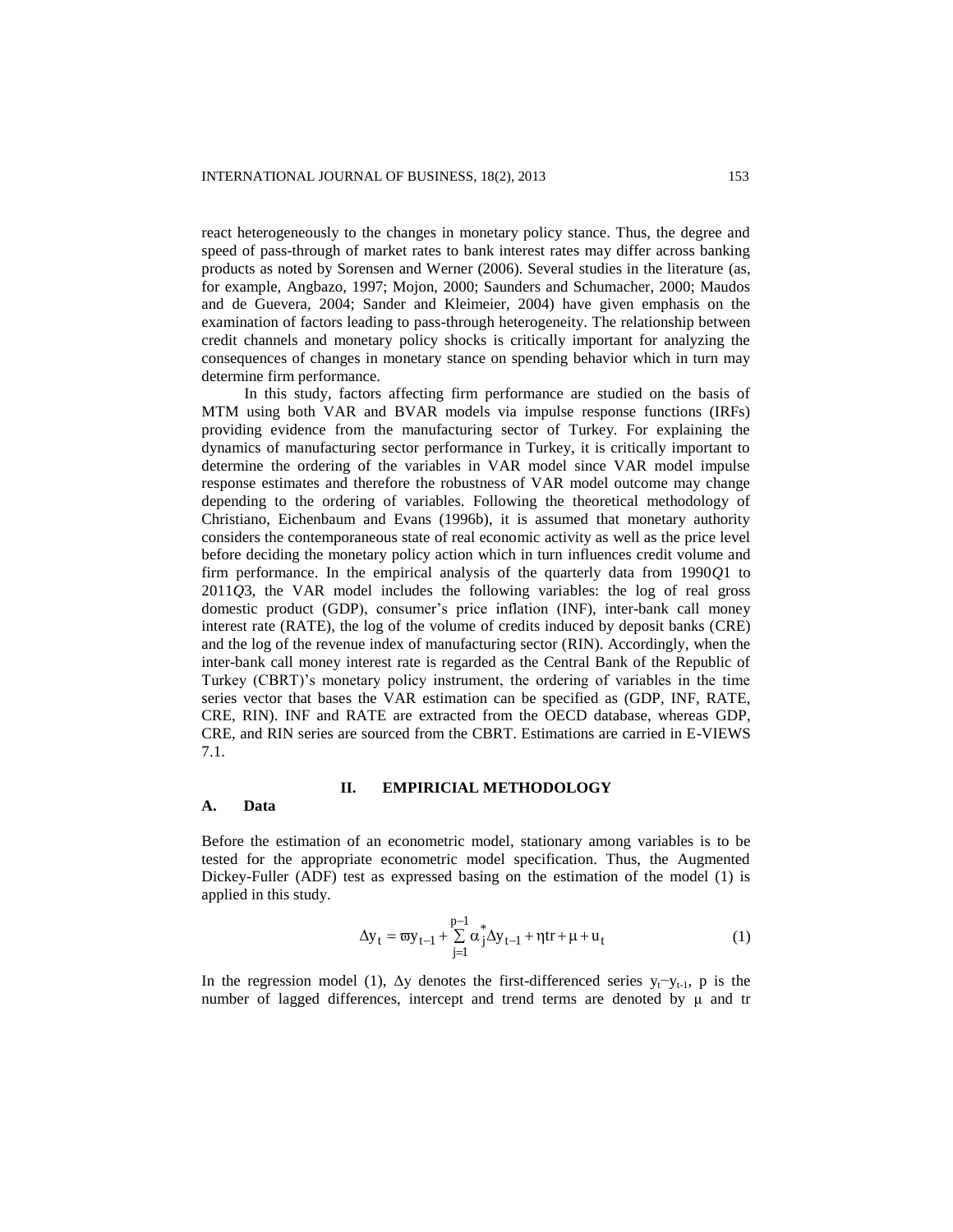respectively and  $\eta$  is the coefficient of tr. The pair of hypothesis  $H_0$ :  $\overline{\omega} = 0$  versus  $H_1 : \varpi < 0$  is tested based on the t-statistic of the coefficient  $\varpi$  from OLS estimation. Critical values of the test depend on the deterministic terms (μ and tr) which have to be included, thus the Pantula principle proposed by (Pantula, 1989) is followed in this study. Accordingly, if a linear trend term is needed in the test for  $y_t$ , then only a constant term should be used; if just a constant is necessary in the test for  $y_t$ , the test is to be carried with no deterministic terms (Lütkepohl, 2007: p.55).

As shown in Table 1, GDP, CRE and RIN series have a nonzero mean and a linear trend, thus ADF test is applied to these series with constant and trend terms, whereas ADF tests of INF and RATE series are implemented with only constant terms. According to the ADF test results, all series are stationary in first-differences at the 5% significance level.

| Variables       | <b>Augmented Dickey-</b><br><b>Fuller Test Statistic</b> | Deterministic Terms | Number of Lagged<br><b>Differences</b> |
|-----------------|----------------------------------------------------------|---------------------|----------------------------------------|
| <b>GDP</b>      | $-2.01$                                                  | Constant, trend     |                                        |
| $\Delta$ GDP    | $-7.74$                                                  | Constant            | 0                                      |
| <b>INF</b>      | $-0.35$                                                  | Constant            | 4                                      |
| $\Delta$ INF    | $-7.16$                                                  | None                | 3                                      |
| <b>RATE</b>     | $-2.50$                                                  | Constant            | 2                                      |
| <b>ARATE</b>    | $-9.02$                                                  | None                | $\mathcal{D}_{\mathcal{L}}$            |
| <b>CRE</b>      | $-1.05$                                                  | Constant, trend     |                                        |
| $\triangle$ CRE | $-8.32$                                                  | Constant            |                                        |
| <b>RIN</b>      | 0.80                                                     | Constant, trend     |                                        |
| $\Delta$ RIN    | $-2.77$                                                  | Constant            |                                        |

**Table 1** Augmented Dickey-Fuller test results

Notes: 10% critical values with constant and trend constant and no deterministic terms are -3,41, -2,86 and -1,94 respectively. Critical values are from Davidson and McKinnon (1993)*,* Table 20.1*,* p*.* 708. The number of lagged differences in the regressions is determined by the Schwarz Criteria (SC).

## **B. VAR Model**

The point of departure is a K-dimensional stable VAR(*p*) process;

$$
y_t = \alpha_0 + \sum_{j=1}^p A_j y_{t-j} + \varepsilon_t
$$
 (2)

where  $y_t$  is an M×1 vector of time series variables.  $\alpha_0$  is an M×1 vector of intercepts, whereas  $A_j$  is an M×M matrix of coefficients. Finally,  $\varepsilon_t$  is an M×1 vector of errors and it is M-dimensional unobservable zero-mean white noise or innovation process that is

 $E(\epsilon_t)=0$  and has covariance matrix  $E(\epsilon_t \epsilon_t) = \sum_{\epsilon}$  (Lütkepohl, 2005: p.13).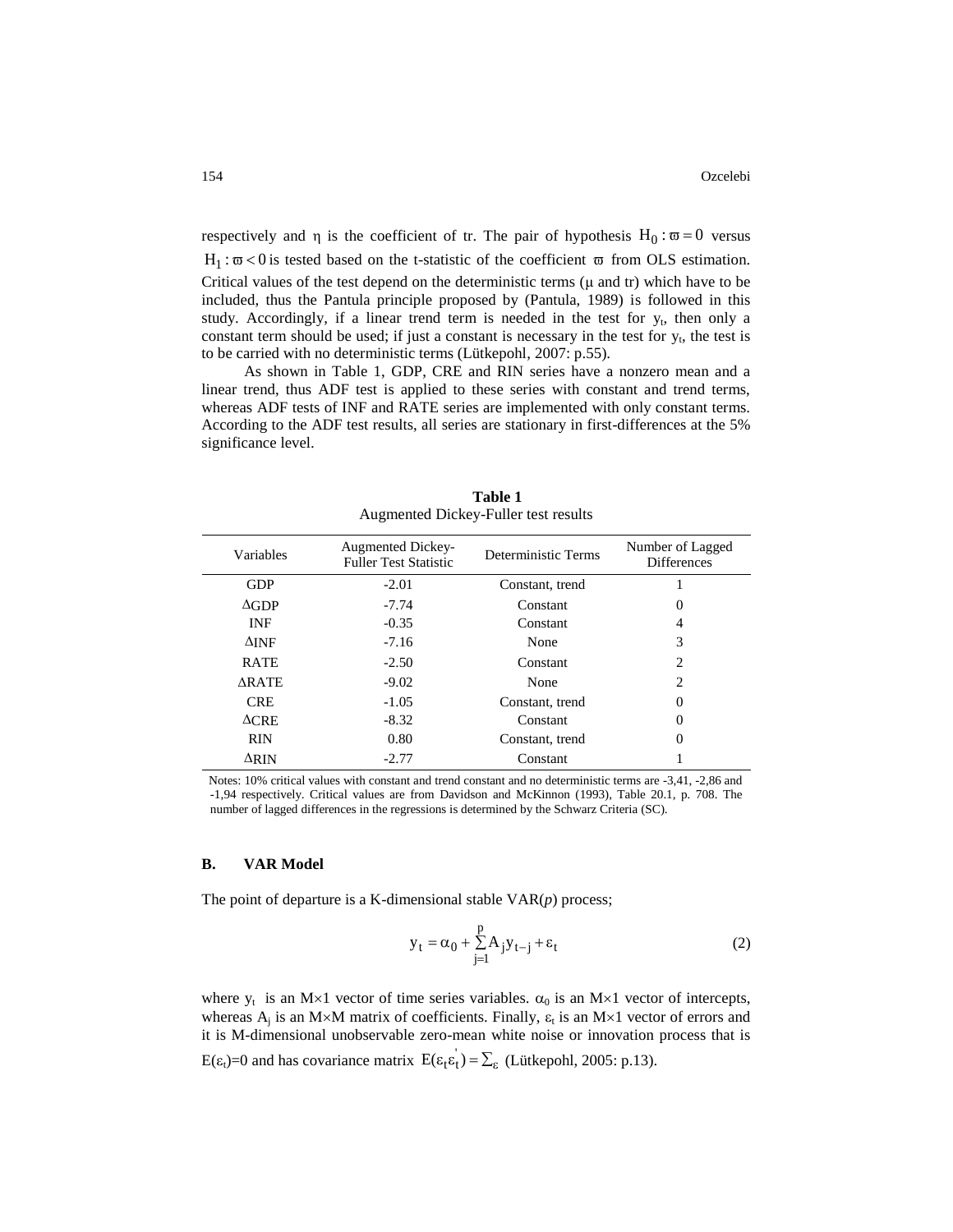### **C. BVAR Model**

The VAR process in (1) can be written in matrix form in terms of the matric-variate Normal distribution, if Y is defined to be  $T\times M$  matrix which stacks the T observations on each dependent variable in columns next to one another. In that case,  $\varepsilon$  and E denote stackings of the errors in a manner conformable to y and Y, respectively. Define  $x_t = (1, y_{t-1},...,y_{t-p})$  and

$$
X = \begin{bmatrix} x_1 \\ x_2 \\ \vdots \\ x_T \end{bmatrix}
$$
 (3)

where X is a T $\times$ K matrix, if K=1+Mp is led to be the number of coefficients in each equation of the VAR. Finally, if  $A = (\alpha_0 A_1 \cdot A_p)^{\dagger} \alpha = vec(A)$  is defined which is a  $KM \times 1$  vector which stacks all the VAR coefficients (and the intercepts) into a vector. Accordingly, the VAR model can be specified as below (Koop and Korobilis, 2009: p.4):

$$
Y = XA + E \tag{4}
$$

Impulse responses and forecasts may be imprecisely estimated particularly in large VAR models without prior information. Accordingly, the Minnesota priors proposed by (Doan, Litterman and Sims, 1984; Litterman, 1986) are used. They are based on an approximation which leads to great simplifications in prior elicitation and computation. This involves replacing  $\Sigma$  with an estimate  $\hat{\Sigma}$ . If the original Minnesota prior is simplified even further by assuming  $\Sigma$  to be a diagonal matrix, then each equation of the VAR can be estimated one at a time and  $\hat{\sigma}_{ii} = S_i^2$  (where  $S_i^2$  is the standard OLS estimate of the error variance in the i<sup>th</sup> equation and  $\hat{\sigma}_{ii}$  is the ii<sup>th</sup> element of  $\hat{\Sigma}$ ) can be set. When  $\Sigma$  is replaced by an estimate, the Minnesota prior assumes;

$$
\alpha \in N(\underline{\alpha}_{\text{Min}}, \underline{V}_{\text{Min}}) \tag{5}
$$

The Minnesota prior assumes the prior covariance matrix,  $V_{\text{Min}}$ , to be diagonal. If  $\underline{V}_i$  denote the block of  $\underline{V}_{Min}$  associated with the K coefficients in equation I and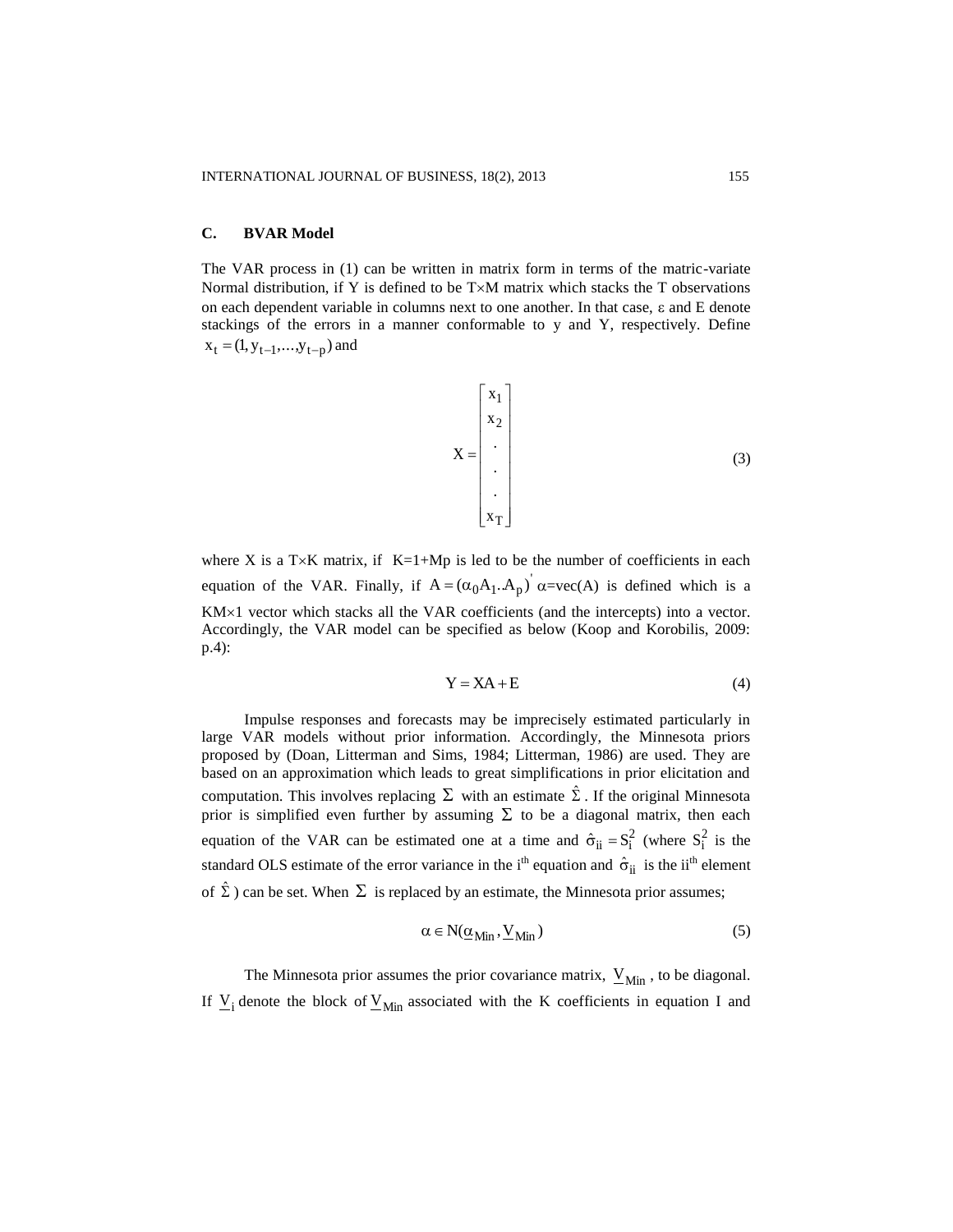$\underline{V}_{i,jj}$ , then a common implementation of the Minnesota prior would set:  $\frac{z_i}{r^2}$ 1 r  $\alpha$ for

coefficients on own lag r for  $r = 1,...p$ ,  $^{2}$ σ $_{jj}$  $1^{\rm O}$ ii  $r^2\sigma$  $α<sub>1</sub>σ$ for coefficients on lag r of variable  $j \neq i$ 

for  $r = 1,...p$ ,  $\underline{\alpha}_3 \sigma_{ii}$  for coefficients on exogenous variables. The exact choice of values for  $\underline{\alpha}_1$ ,  $\underline{\alpha}_2$  and  $\underline{\alpha}_3$  depends on the researcher who may carry the empirical application with different values for them (Koop and Korobilis, 2009: pp.5-6).

## **III. EMPIRICAL RESULTS**

In this study, VAR-type of models are employed for analyzing the relationship between macroeconomic variables and firm performance considering the MTM in Turkey. Firstly, VAR(9) model with intercept terms suggested by the Schwarz Criteria (SC) is adopted. Since all variables stationary at first-differences, the time series vector is specified as (ΔGDP, ΔINF, ΔRATE, ΔCRE, ΔRIN)´. Following the same framework,  $\angle BVAR(9)$  is also estimated in first differences. For identification of the BVAR model<sup>1</sup>, the prior mean for the coefficient on the first own lag and relative cross variable length are set to 0,9 and 0,1 respectively, reflecting a prior belief that variables in the model exhibit a fair degree of persistence, but not unit root behavior as suggested by Koop and Korobilis (2009). On the other hand, scale on the intercepts is set to 100. Within this context, impulse-response functions are estimated to show the response of  $\Delta R$ IN to a positive shock in ΔGDP, ΔINF, ΔRATE and ΔCRE in the following 18 quarters for each two models. Thereby, it is aimed to make inferences about the macro dynamics of the manufacturing sector's performance in Turkey considering the MTM.

Figure 1 indicates that a positive shock in  $\Delta GDP$  lead to an increase in  $\Delta RIN$ from the 1<sup>st</sup> quarter, whereas BVAR model's impulse responses show that positive effects on manufacturing sector become persistent from the  $4<sup>th</sup>$  quarter as result of a positive shock in ΔGDP. Thereby, it is implied that development of economy is a promoting factor for Turkey's manufacturing sector.

On the other hand, no prominent effect on  $\Delta RIN$  is detected for the next 18 quarters following to a positive shock in  $\Delta$ INF for both models. Thereby, it is exposed that expansionary macroeconomic policies leading to inflationary pressures do not influence Turkey's manufacturing sector positively. Within this context, it is critically important for the CBRT to achieve and maintain price stability.

As a result of a positive shock in ΔRATE; VAR model's impulse responses show that ΔRIN increases except between the next 4-8 quarters, whereas according to BVAR model's impulse responses,  $\triangle RIN$  only decreases in the next  $3<sup>rd</sup>$  quarter. Thereby, it is indicated that the manufacturing sector revenue tend to increase related to a rise in the call money market rate and this finding provides empirical evidence for the consistency of wealth effect in Turkey. Accordingly, it is revealed that for analyzing the spending decisions by firms and households in Turkey which in turn influence the manufacturing sector performance, factors leading to changes in interest rates are critically important.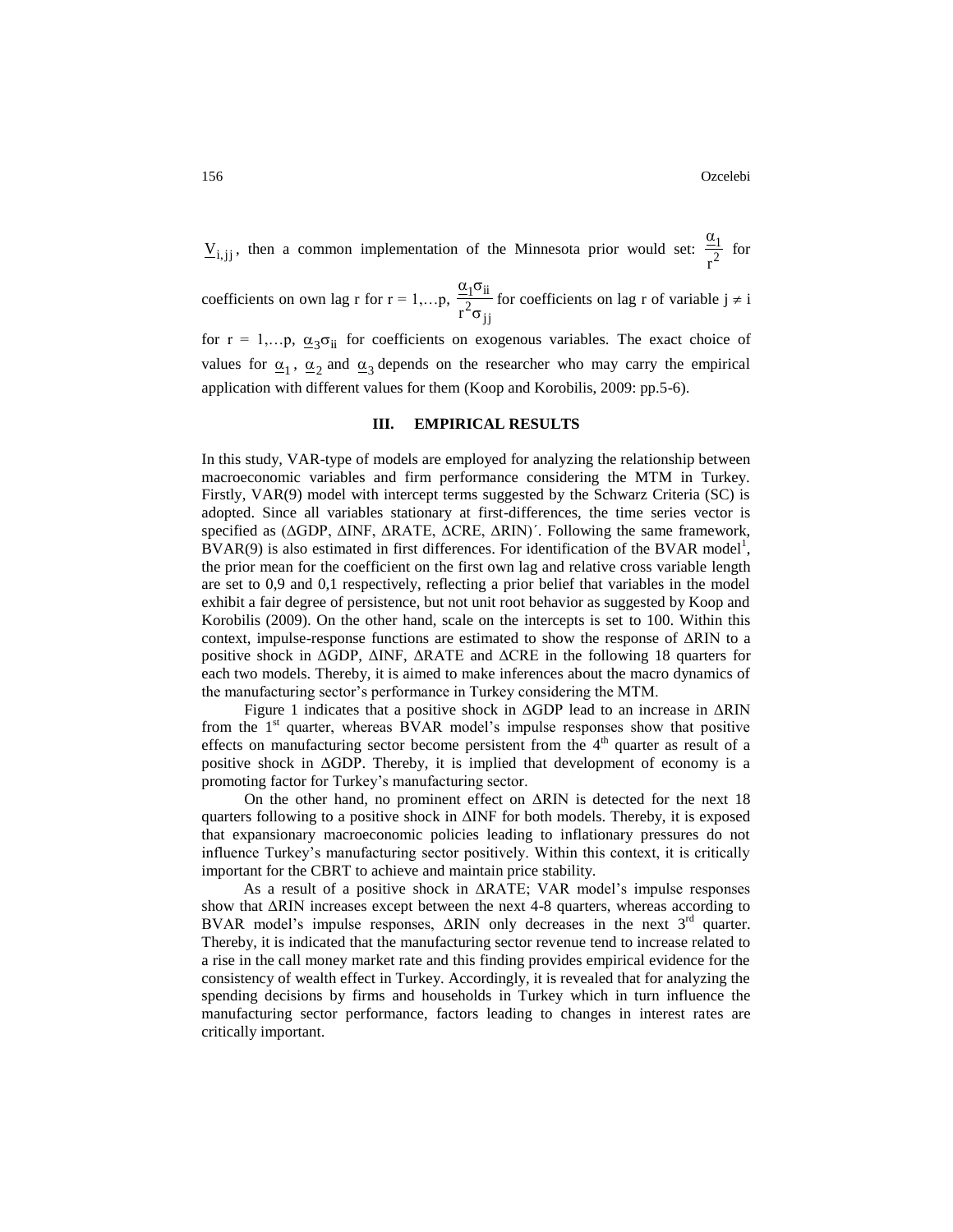

**Figure 2** Response of ΔRIN to a ΔINF shock



**Figure 3** Response of ΔRIN to a ΔRATE shock

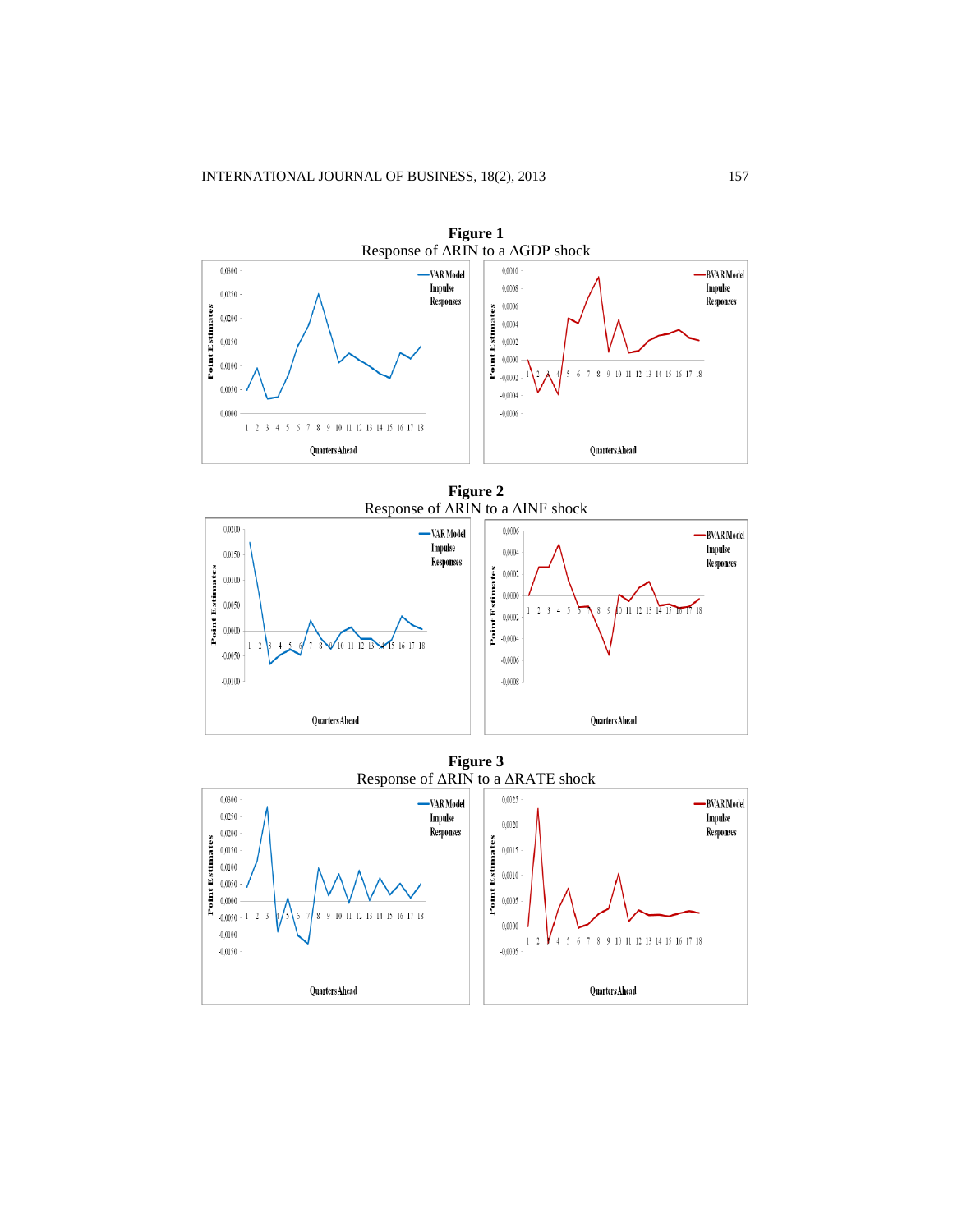

Figure 4 reveal that increases in the total volume of credits lead to a jump in the manufacturing sector activity. As a result of an extension in the volume of credits induced by deposit banks, domestic demand for the manufacturing sector grows which is also a promising factor for the investments in manufacturing sector. Within this context, it is implied that stability and growth of Turkish banking sector should be sustained for the manufacturing sector development. Thus, CBRT should consider the activities of financial intermediaries when conducting its monetary policy.

#### **IV. CONCLUSION**

In this study, determinants of manufacturing sector performance are studied on the basis of the MTM mechanism in Turkey by employing VAR-type of models. Within this context, VAR and BVAR models are estimated, whereupon effects of GDP, inflation, interest rates, credits on the revenue of the firms in manufacturing sector are detected via IRFs.

VAR and BVAR model impulse responses expose the fact that GDP growth lead to an improvement in the performance of manufacturing sector in Turkey. Within this context, economic growth should be sustained, besides external competitiveness in the manufacturing sector should be gained. IRFs also emphasize that rising inflation does not promote the manufacturing sector since macroeconomic expectations are affected negatively. Accordingly, macroeconomic stability should be maintained by the optimal coordination of monetary and fiscal policies. Then, interactions between monetary and fiscal policy should be determined in open economy framework.

Interest rates play a major in explaining the manufacturing sector performance via various channels. According to the empirical exercise, rises in interest rates lead to wealth effect. Expenditures by firms and households in Turkey increase which in turn influence the sector's performance positively. On the other hand, rises in interest rates may decrease the aggregate volume of bank reserves and therefore the availability of bank loans. IRFs expose that increases in the total volume of credits lead to the growth of manufacturing sector. Accordingly, it is implied that interest rates should be kept low for increasing the availability of bank loans in Turkey.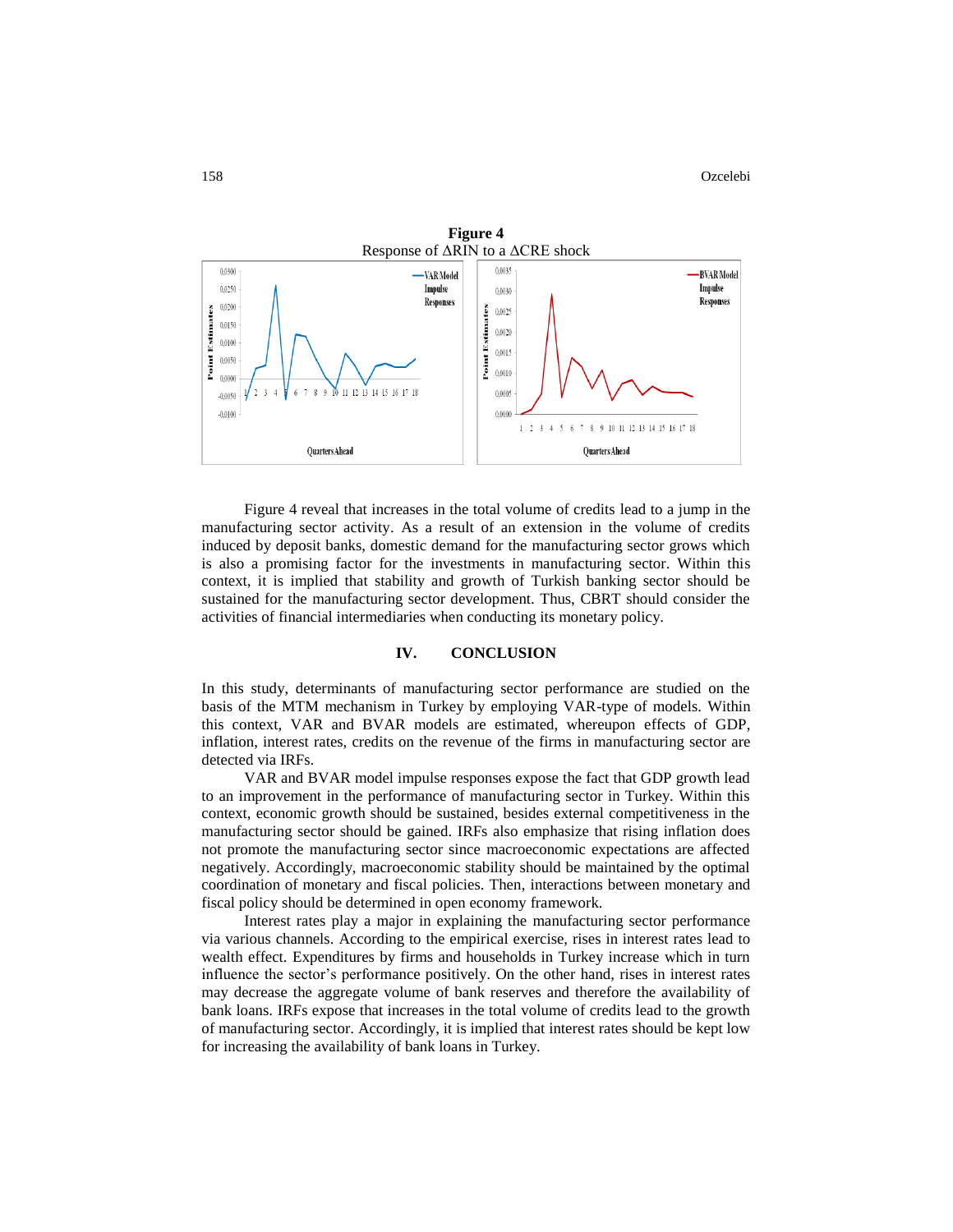#### **ENDNOTE**

1. E-VIEWS 7.1 does not prove significance levels for the Impulse response estimates of BVAR models.

## **REFERENCES**

- Angbazo, Lazarus, 1997, "Commercial Bank Net Interest Margins, Default Risk, Interest-rate Risk and Off-balance Sheet Banking," *Journal of Banking and Finance,* 21, 55-87.
- Bagliano, Fabio-Cesare, and C.A. Favero, 1998, "Measuring Monetary Policy with VAR [Models: An Evaluation,](http://ideas.repec.org/a/eee/eecrev/v42y1998i6p1069-1112.html)" *European Economic Review,* 42, 1069-1112.
- Banbura, Marta, D. Giannone, and L. Reichlin, 2010, "Large Bayesian VARs," *Journal of Applied Econometrics,* 25, 71-92.
- Bernanke, S. Ben, and M. Gertler, 1995, "Inside the Black Box: The Credit Channel of Monetary Policy Transmission," *Journal of Economic Perspective,* 9, 27-48.
- Bernanke, S. Ben, and I. Mihov, 1998, "Measuring Monetary Policy," *Quarterly Journal of Economics*, 113, 869-903.
- Bhuiyan, Rokon, 2008, "Monetary Transmission Mechanism in a Small Open Economy: A Bayesian Structural VAR Approach," Queen's Economics Department Working Paper, No. 1183.
- Biswas, Dipankar, S. Singh, and A. Sinha, 2010, "Forecasting Inflation and IIP Growth: Bayesian Vector Autoregressive Model," *Reserve Bank of India Occasional Papers*, 31, 1-18.
- Bloor, Chris, and T. Matheson, 2011, "Real-time Conditional Forecasts with Bayesian VARs: An Application to New Zealand," *The North American Journal of Economics and Finance,* [22, 2](http://www.sciencedirect.com/science/journal/10629408/22/1)6–42.
- Carare, Alina, and A. Popescu, 2011, "Monetary Policy and Risk-Premium Shocks in Hungary: Results from a Large Bayesian VAR," IMF Working Papers, No. 11/259.
- Carriero, Andrea, G. [Kapetanios,](http://www.econ.qmul.ac.uk/people/george-kapetanios) and M. Marcellino, 2010, "Forecasting Government Bond Yields with Large Bayesian VARs," Queen Mary, University of London, School of Economics and Finance Working Papers, No. 662.
- Christiano, J. Lawrence, M. Eichenbaum, and C.L. Evans, 1996a, "The Effects of Monetary Policy Shocks: Evidence from the Flow of Funds," *Review of Economics and Statistics,* 78, 16-34.
- Christiano, J. Lawrence, M. Eichenbaum, and C.L. Evans, 1996b, "Identification and the Effects of Monetary Policy Shocks" in Mario I. Blejer, Zvi Eckstein, Zvi Hercowitz, Leonardo Leiderman, eds, *Financial Factors in Economic Stabilization and Growth*. Cambridge University Press.
- Christiano, J. Lawrence, M. Eichenbaum, and C.L. Evans, 1999, "Monetary Policy Shocks: What Have We Learned and to What End?" in J.B. Taylor and M. Woodford, eds, *Handbook of Macroeconomics*. Volume 1, Chapter 2*.* Elsevier.
- Doan, Thomas, R.B. Litterman, and C.A. Sims, 1984, "Forecasting and Conditional Projec-tion Using Realistic Prior Distributions," *Econometric Reviews,* 3, 1-100.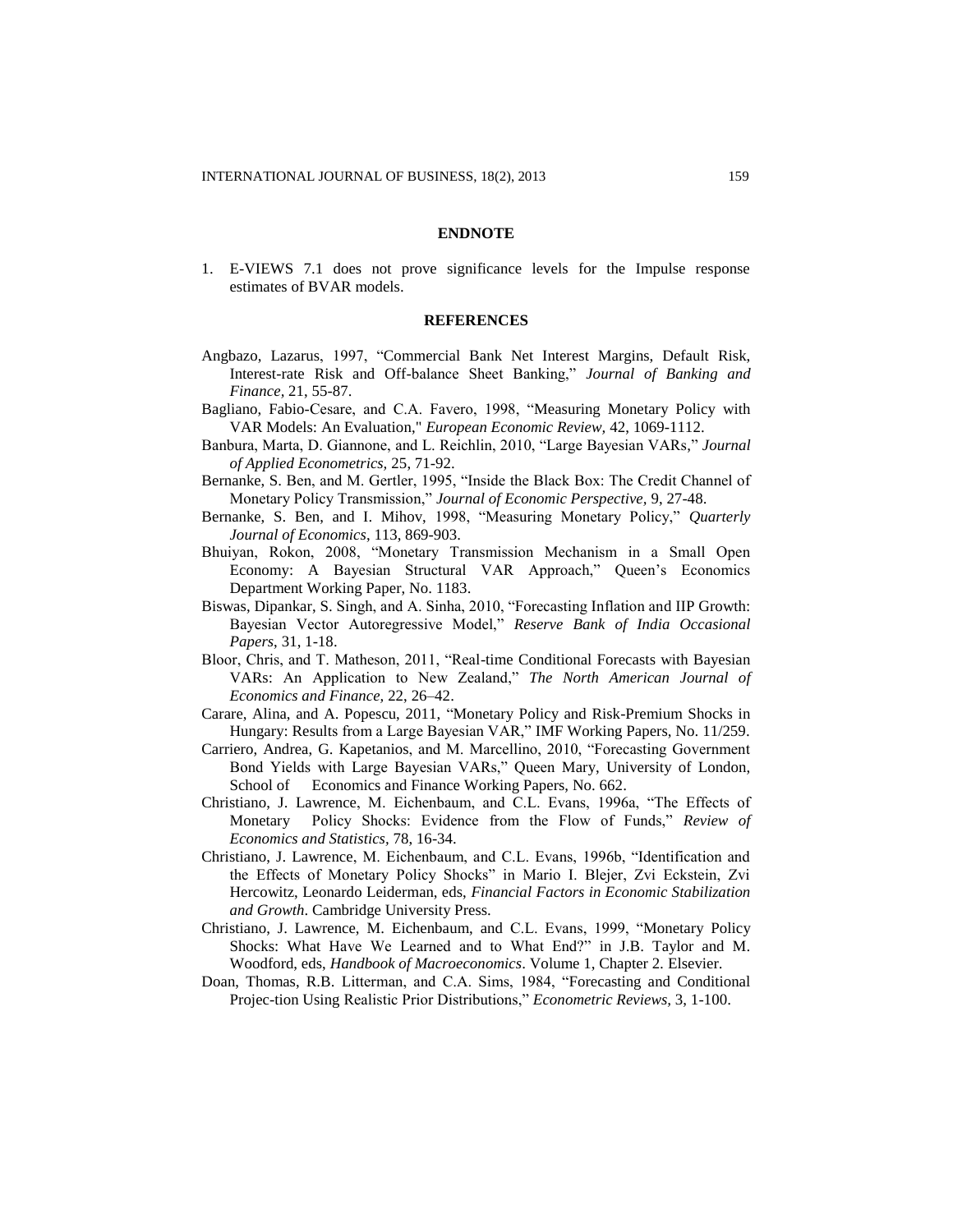- Freixas, Xavier, and J. Jorge, 2008, "The Role of Interbank Markets in Monetary Policy: A Model with Rationing," *Journal of Money, Credit and Banking,* 40, 1151-1176.
- Giannone, Domenico, M. Lenza, D. Momferatou, and L. Onorante, 2010, "Short‐Term Inflation Projections: a Bayesian Vector Autoregressive Approach," ECARES Working Paper, No. 2010‐011.
- Giannone, Domenico, M. Lenza, and L. Reichlin, 2012, "Money, Credit, Monetary Policy and the Business Cycle in the Euro Area," ECORE Discussion Paper, No. 2012-008.
- Kashyap, Anil K., and J.C. Stein, 2000, "What Do a Million Observations on Banks Say about the Transmission of Monetary Policy?" *American Economic Review,* 90, 407-428.
- Koop, Gary, and D. Korobilis, 2009, "Bayesian Multivariate Time Series Methods for Empi-cal Macroeconomics," MPRA Paper, No. 20125.
- Kuttner, Kenneth N., and P.C. Mosser, 2002, "The Monetary Transmission Mechanism: Some Answers and Further Questions," *Economic Policy Review,* 8, 15-26.
- Litterman, Robert B. 1986, "Forecasting with Bayesian Vector Autoregressions Five years of Experience," *Journal of Business and Economic Statistics,* 4, 25-38.
- Lütkepohl, Helmut, 2005, *New Introduction to Multiple Time Series Analysis,* Springer.
- Lütkepohl, Helmut, 2007, "Univariate Time Series Analysis," in H. Lütkepohl and K. Markus, eds, *Applied Time Series Econometrics.* New York: Cambridge University Press.
- Maudos, Joaquin, and J.F. de Guevara, 2004, "Factors Explaining the Interest Margin in the Banking Sectors of the European Union," *Journal of Banking and Finance*, 28, 2259-2281.
- Mojon, Benoit, 2000, "Financial Structure and the Interest Rate Channel of ECB Monetary Policy,*"* ECB Working Paper, No. 40.
- Mojon, Benoit, and G. Peersman, 2001, "A VAR Description of the Effects of Monetary Policy in the Individual Countries of the Euro Area," ECB Working Paper, No. 92.
- Pantula, Sastry G. 1989, "Testing For Unit Roots In Time Series Data," *Econometric Theory,* 5, 256-271.
- Peersman, Gert and F. Smets, 2001, "The Monetary Transmission Mechanism in the Euro Area: More Evidence from VAR Analysis," ECB Working Paper, No. 91.
- Ramey, Valerie A., 1993, "How Important is the Credit Channel in the Transmission of Monetary Policy?" NBER Working Paper, No.4285.
- Rebucci, Alessandro, and M. Ciccarelli, 2002, "The Transmission Mechanism of European Monetary Policy: Is There Heterogeneity? Is It Changing over Time?" IMF Working Papers, No. 02/54.
- Romer, Christina D., and D.H. Romer, 1990, "New Evidence on the Monetary Transmission Mechanism," *Brookings Papers on Economic Activity*, 1990, 149- 213.
- Sander, Harald, and S. Kleimeier, 2004, "Convergence in Euro-zone Retail Banking? What Interest Rate Pass-through Tells Us about Monetary Policy Transmission, Competition and Integration," *Journal of International Money and Finance,* 23, 461-492.